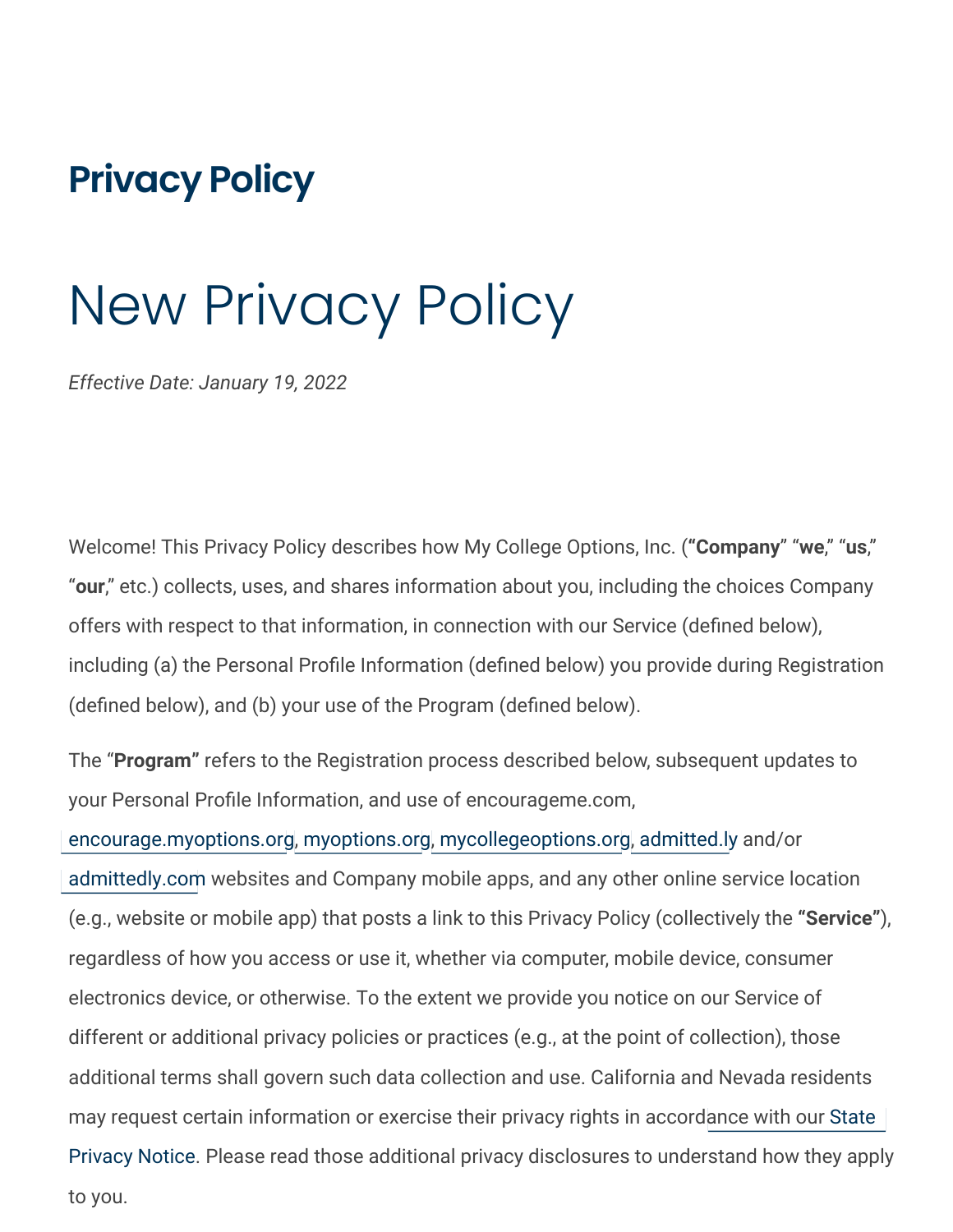**Registration.** Registration for the Program consists of the completion and submission of a form distributed to U.S. secondary schools, directly accessing the Program online via the Service and completing an online form, or other methods that may be provided by us. By registering for the Program, you acknowledge and accept the Service's Privacy Policy and consent to the collection and use of your data in accordance with this Privacy Policy, and any additional privacy statements that may be posted on an applicable part of a Registration form or Service information collection page. If you do not agree and consent, do not participate in the Program or access or use the Service. Our Program is entirely voluntary and not required by your district, school, or any agency.

**Personal Profile Information.** Your Personal Profile Information means the Personal Information (defined below) and Demographic Information (defined below) you provide when registering for the Program, and any updates you or we make to your Personal Profile Information, including information that is provided to us by one of our affiliates.

By viewing, accessing, registering, creating an account, disclosing information to us, or otherwise using the Program, you agree to our [Terms of Use](https://encourageme.com/terms-of-use/) and consent to our collection, use and disclosure practices, and other activities as described in this Privacy Policy, and any additional privacy statements that may be posted on an applicable part of the Program. By providing Registration information, or Personal Profile Information, or otherwise participating in the Program, you are authorizing Company to share your Personal Profile Information with our parent company, ACT, Inc. ACT, Inc. may use your Personal Profile Information in accordance with their separate privacy policies and terms of use. If you do not agree or consent to this, do not participate in the Program, and uninstall the Program downloads and applications. If you terminate your Program participation or account, that will not affect any participation or account you have with ACT, Inc. Please go to the ACT, Inc. website at www.act.org to learn more about how to manage your ACT, Inc. account.

**Our Data Practices.** The most important benefit of registering for the Program is that we use and share your information to help you connect with colleges, universities, and other providers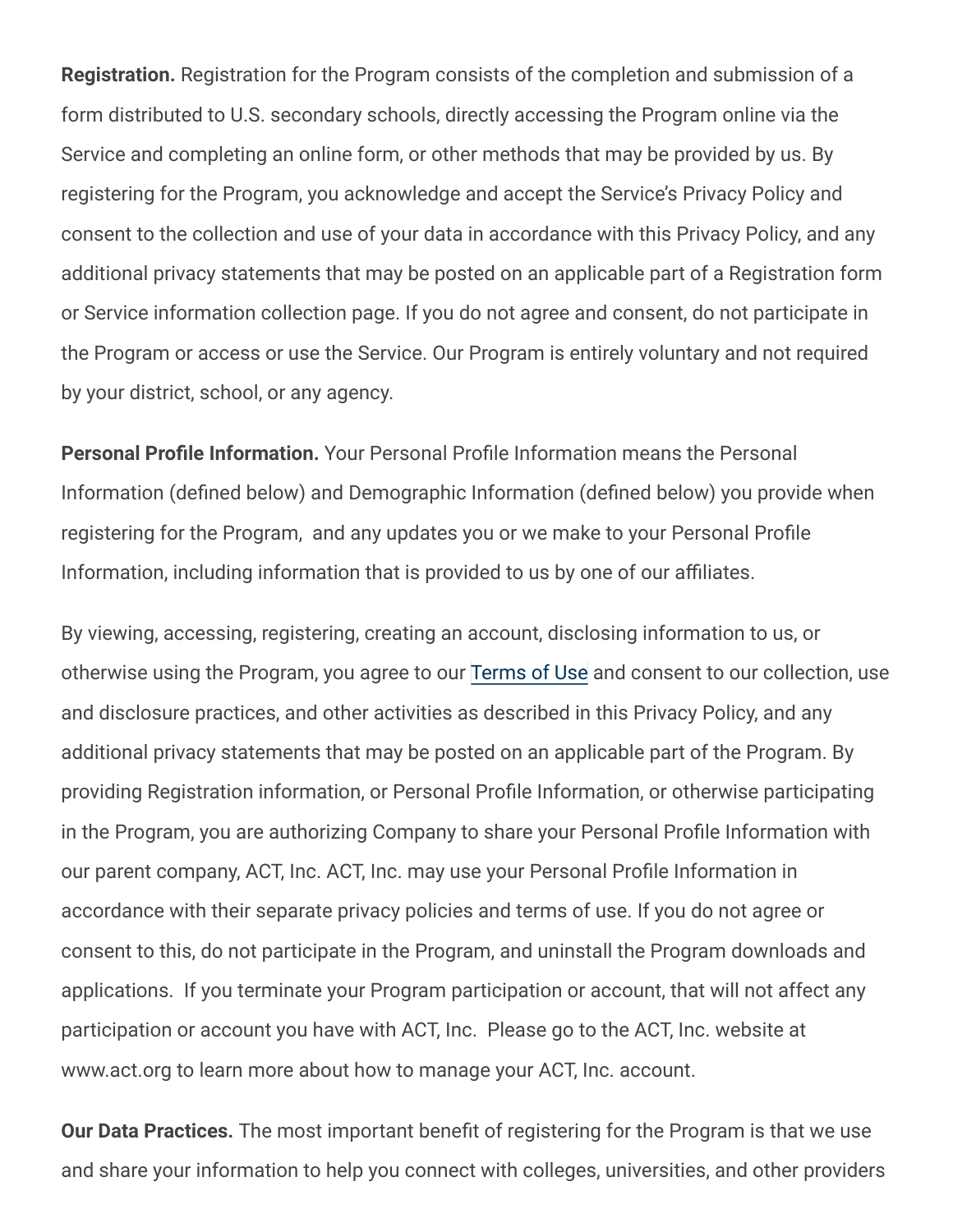of Education-related Products and Services (defined below) so you can receive information and resources directly from them and through this Program. Information you and your family may receive includes information from colleges and universities, as well as other Educationrelated Products and Services such as: (a) student loans and financial aid, college admissions and tutorial services, extra-curricular enrichment and recognition programs; (b) career, employment and military opportunities; and (c) camps from non-profit organizations, companies offering educational products & services, and government agencies. Company will not share your Personal Profile Information with commercial marketers for the purpose of offering to sell you non-Education-related Products and Services without your consent. For more information on our data practices, read this entire Privacy Policy.

- I. Our Commitment to the Protection of Student Information and Privacy
- II. Collection of Information
- III. Use of Information
- IV. Sharing of Information
- V. Sweepstakes, Contests, and Promotions
- VI. Co-branded Pages, Third Party Services, Advertising and Analytics
- VII. Data Security and Monitoring
- VIII. International Transfer
- IX. Children
- X. Accessing and Changing Your Information
- XI. Choices Regarding Your Information
- XII. Your California and Nevada Privacy Rights
- XIII. Changes to Privacy Policy
- XIV. Contact Us
	- I. **Our Commitment to the Protection of Student Information and Privacy**
		- A. **Determining Appropriate Educational Use**

The primary mission of Company is to facilitate connections between registered students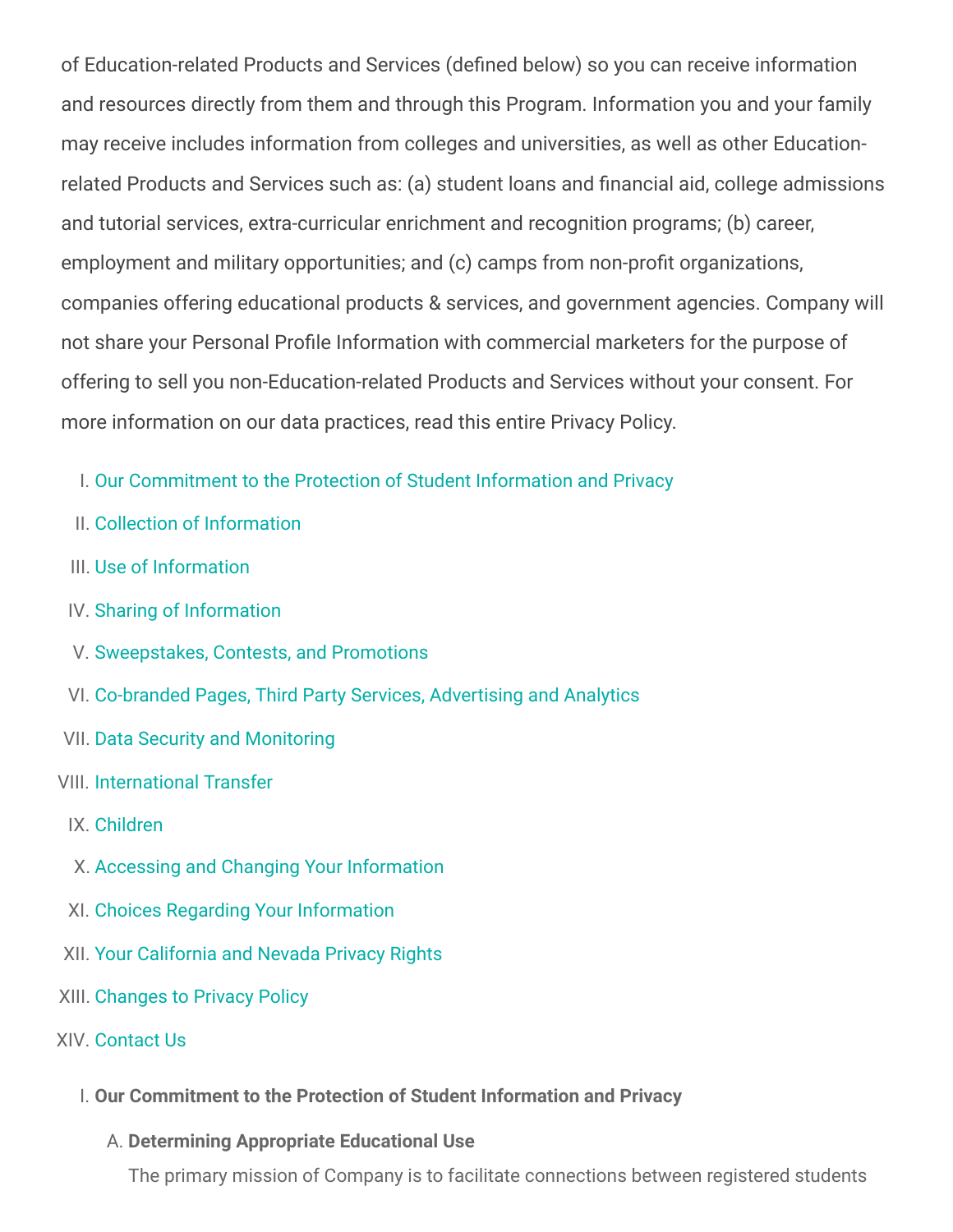and colleges and universities. Any other education-related organizations wishing to connect with registered users of the Program are individually reviewed to determine whether they offer a "redeeming educational value" AND fit in one of the following approved categories defined within the Elementary and Secondary Education Act (ESEA) and other applicable law:

- 1. Financial planning, student loans, and scholarships
- 2. Enrichment opportunities such as travel programs, camps, extra-curricular activities and conferences
- 3. Curriculum materials, books, Internet based educational programs, educational magazines providing low-cost literary products
- 4. Academic assistance, remedial help, and preparation for college-entrance examinations
- 5. Recognition for high levels of performance
- 6. Participation in community service
- 7. Learning about civic responsibilities
- 8. Employment, career options and the militaryCollectively, the purposes set forth above in this section are "**Education-related Products and Services**." The Program also utilizes users' profile and behavior for research purposes to get a better understanding of the educational system.

#### II. **Collection of Information**

#### A. **Information You Provide**

The Program, Company, and/or our Service Providers (defined below), may collect information you provide directly to us and/or our Service Providers via the Program. For example, we collect information when you use or register for the Service, subscribe to notifications, post on the Service, participate in activities, or communicate or transact with us through the Program. In addition, when you interact with Third-Party Services (defined below), you may be able to provide information to those third parties. For more information on Service Provider data collection and practices, see Section 4 below. For more information on Third-Party Services' data collection and practices, see Section 5 below. The Program, Company, our Service Providers, and/or Third-Party Services, may collect information that may include: (i) personally identifiable information, which is information that identifies you personally (e.g., first and last name, email address, phone number, and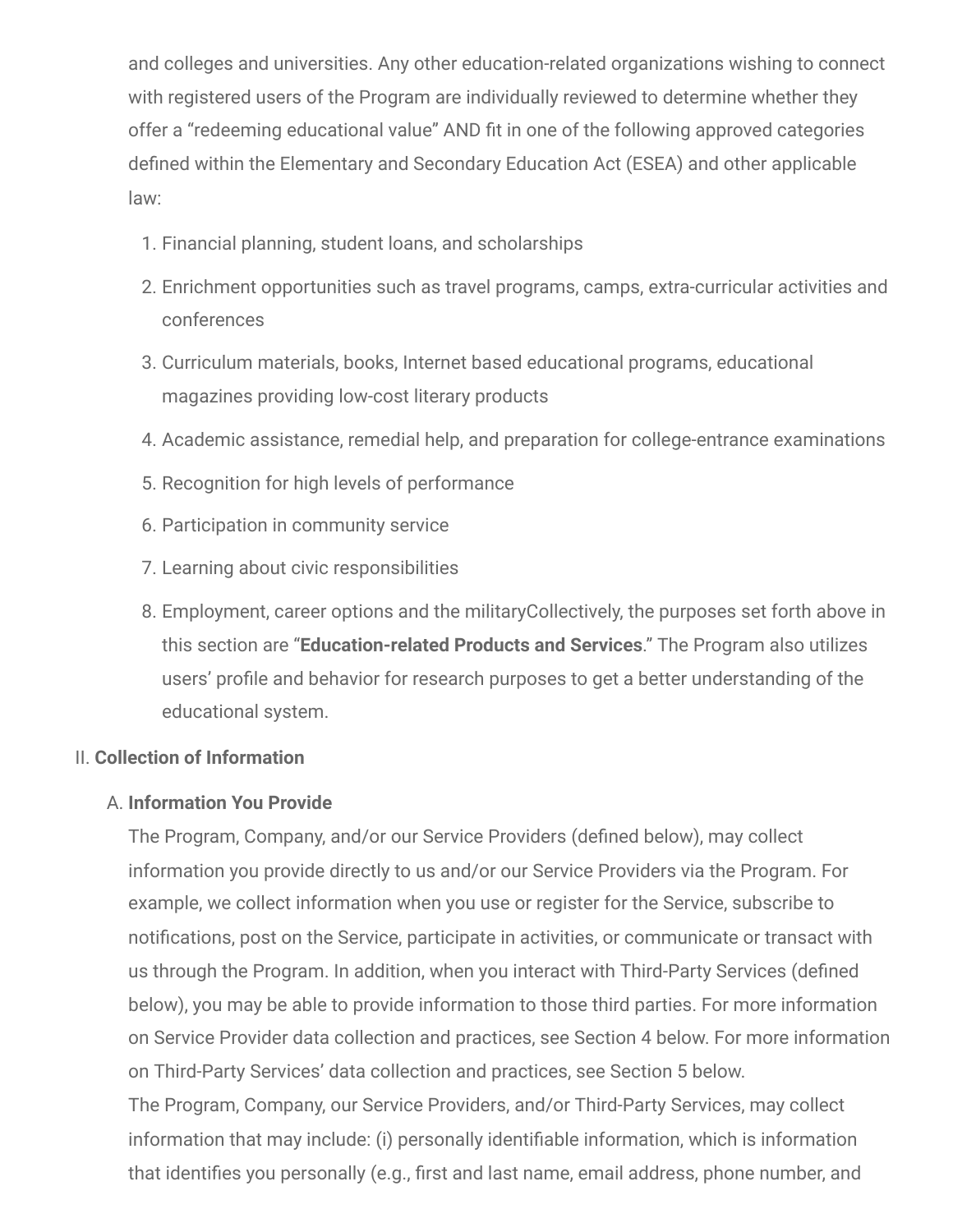address) (**"Personal Information"**); and (ii) demographic information (e.g., gender, age, ZIP code and interests) (**"Demographic Information"**). Except to the extent required by applicable law, Demographic Information is "non-Personal Information" (i.e., data that is not Personal Information under this Privacy Policy). In addition, Personal Information, including without limitation, Personal Profile Information, once "de-identified" (i.e., the removal, obscuring or modification of personal identifiers to make data no longer personally identifiable, including through anonymization, pseudonymization or hashing) is also non-Personal Information and may be used and shared without obligation to you, except as prohibited by applicable law. Except as required by applicable law, we make no assurances that the de-identified data is not capable of re- identification. To the extent any non-Personal Information is combined by or on behalf of Company with Personal Information Company itself collects directly from you via the Service, we will treat the combined data as your Personal Profile Information under this Privacy Policy. The definition of "personal information" under certain state laws differs from the definition of Personal Information used in this Privacy Policy. California and Nevada residents can learn more about their privacy rights [here](https://encourageme.com/state-privacy-rights/).

#### B. **Information Collected Automatically**

The Program, Company, our Service Providers, and/or Third Party Services, may also automatically collect certain information about you when you access or use the Service, and/or visit third party services ("**Usage Information**"). Usage Information may include IP address; device identifier; browser type; operating system; information about your use of the Service; and data regarding network connected hardware (e.g., computer or mobile device). Except to the extent required by applicable law, or to the extent Usage Information is combined by or on behalf of Company with Personal Profile Information, we do not consider Usage Information to be Personal Profile Information. For more information on Service Provider data collection and practices, see Section 4 below. For more information on Third-Party Services' data collection and practices, see Section 5 below. The methods that may be used on the Service to collect Usage Information include:

#### 1. **Log Information**

Log information is data about your use of the Service, such as IP address, browser type, Internet service provider, referring/exiting pages, operating system, date/time stamps, and related data, which may be stored in log files or otherwise.

# 2. **Information Collected by Cookies and Other Tracking Technologies**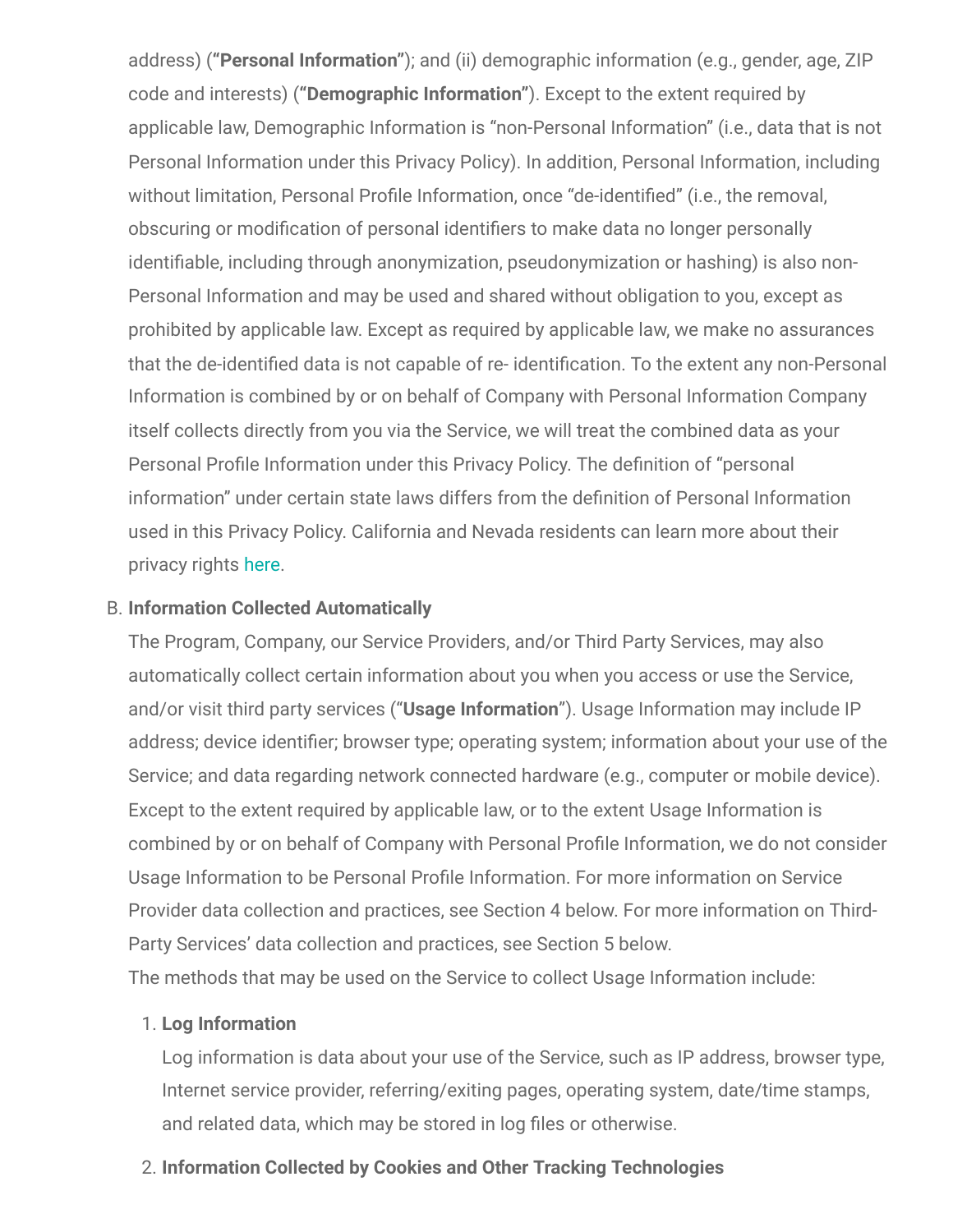Cookies, web beacons (also known as "tracking pixels"), embedded scripts, locationidentifying technologies, fingerprinting, device recognition technologies, in-app tracking methods and other tracking technologies now and hereafter developed ("**Tracking Technologies**") may be used to collect information about interactions with the Service or emails, including information about your browsing and activity behavior.

#### a. **Cookies**

A cookie is a small text file that is stored on a user's device, which may be session ID cookies or tracking cookies. Session cookies make it easier for you to navigate the Service and expire when you close your browser. Tracking cookies remain longer and help in understanding how you use the Service, and enhance your user experience. Cookies may remain on your hard drive for an extended period of time. If you use your browser's method of blocking or removing cookies, some, but not all types of cookies may be deleted and/or blocked and as a result, some features and functionalities of the Service may not work. The Service may associate some or all of these types of cookies with your devices.

You can exercise control over browser-based cookies. Please see the section regarding Tracking Technologies below for more information.

# b. **Web Beacons ("Tracking Pixels")**

Web beacons are small graphic images, also known as "Internet tags" or "clear gifs," embedded in web pages and email messages. Web beacons may be used, without limitation, to count the number of visitors to the Service, to monitor how users navigate the Service, and to count content views.

#### c. **Embedded Scripts**

An embedded script is programming code designed to collect information about your interactions with the Service. It is temporarily downloaded onto your computer from our web server, or from a third party with which we work, and is active only while you are connected to the Service, and deleted or deactivated thereafter.

# d. **Location-identifying Technologies**

GPS (global positioning systems) software, geo-filtering and other location-aware technologies locate (sometimes precisely) you for purposes such as verifying your location and delivering or restricting content based on your location.

# e. **Fingerprinting**

Collection and analysis of information from your device, such as, without limitation,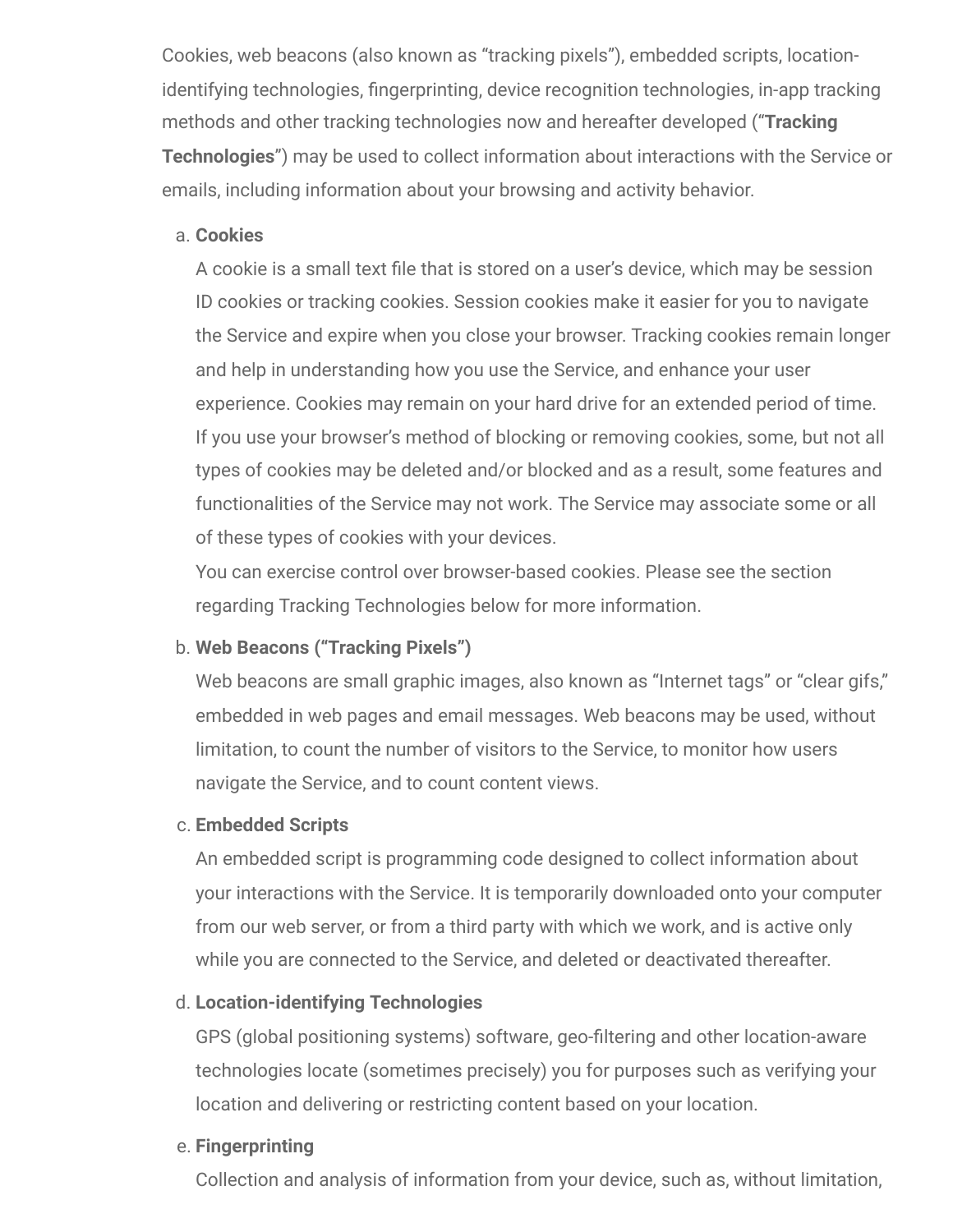your operating system, plug-ins, system fonts and other data, are for purposes of identification and/or tracking.

y y , , ,

#### f. **Device Recognition Technologies**

Technologies, including application of statistical probability to data sets, as well as linking a common unique identifier to different device use (e.g., Facebook ID), attempt to recognize or make assumptions about users and devices (e.g., that a user of multiple devices is the same user or household).

#### g. **In-app Tracking Methods**

There are a variety of Tracking Technologies that may be included in mobile applications, and these are not browser-based like cookies and cannot be controlled by browser settings. Some use device identifier, or other identifiers such as "Ad IDs" to associate app user activity to a particular app and to track user activity across apps.

Some information about your use of the Service and certain other online services may be subject to Tracking Technologies and used by the Company and third parties for purposes such as associating different devices that you use to deliver relevant ads and/or other content to you on the Service and on other online services. Please see the section regarding Tracking Technologies below for more information.

# C. **Information Company Collects from Partners and Other Sources**

We may also obtain information about you from other sources, including affiliates, Service Providers and Third-Party Services. Notwithstanding anything to the contrary, except for such data combined by or on behalf of the Company with your Personal Profile Information, this Privacy Policy is not intended to limit our activities regarding such third-party-sourced, or non-Service-sourced information (including Personal Information) and limitations on our activities regarding your Personal Profile Information (e.g., on sharing) described in this Privacy Policy do not apply. Company and/or Program is not responsible or liable for the accuracy of the information provided by third parties or for third party policies or practices.

#### III. **Use of Information**

We may use information about you, including Personal Profile Information and other Personal Information, for purposes as permitted by applicable law and in a manner not inconsistent with this Privacy Policy, or written statements we have made when collecting Personal Information from you including without limitation the following: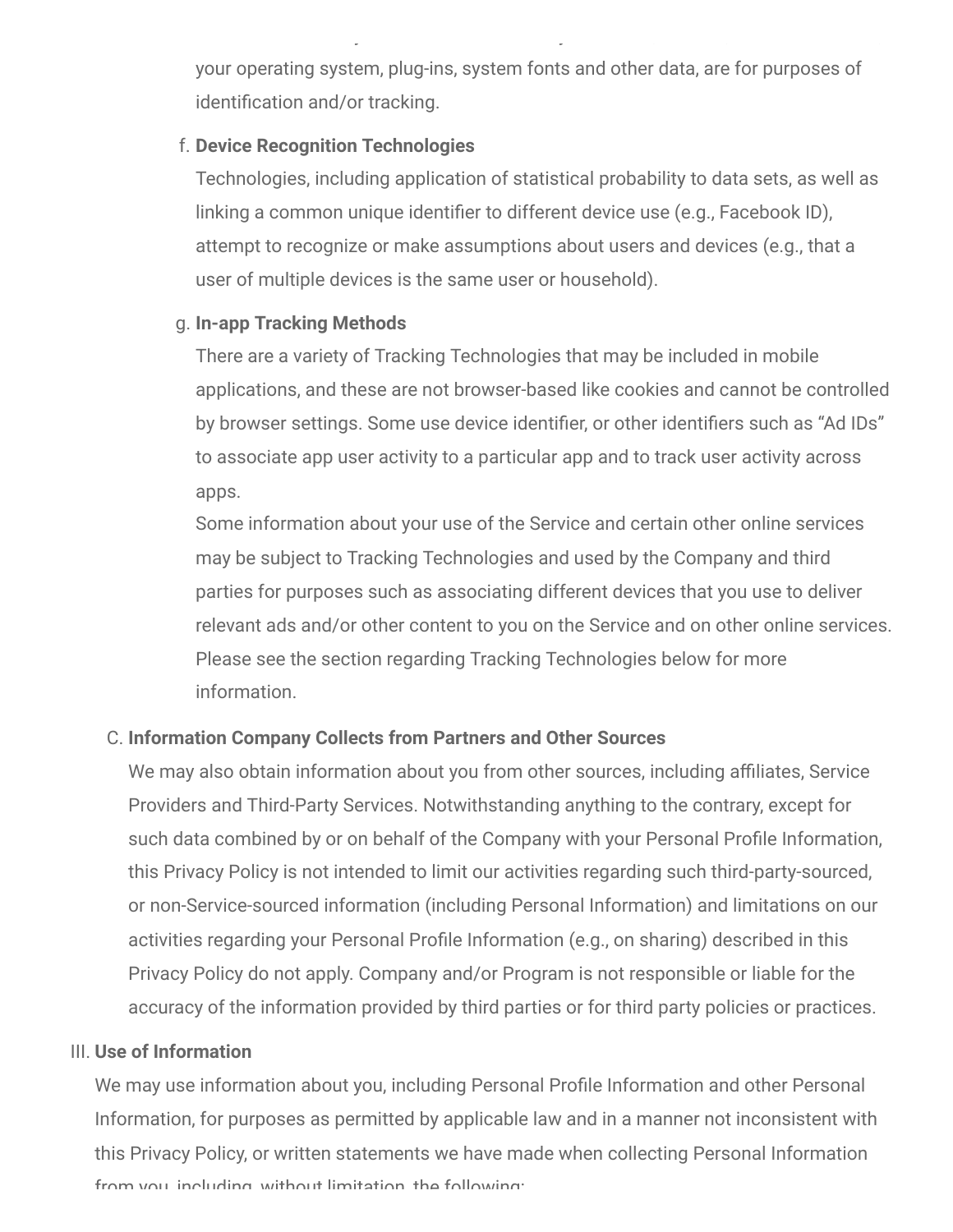- Allow you to participate in the features and services we offer
- Facilitate, manage, personalize and improve your experience;
- Process your Registration, analyze your interests and/or fulfill your requests;
- Transact with you, provide services or information you request, respond to your comments, questions and requests, serve you content and/or advertising and send you notices;
- Improve the Service and for any other internal business purposes;
- Tailor our content, resources and offers;
- Fulfill other purposes disclosed at the time you provide Personal Information or otherwise where we have a legally permitted purpose or are required to do so; and
- Prevent and address fraud, breach of policies or terms and threats or harm.

#### IV. **Sharing of Information**

We may share non-Personal Information and Personal Information that is not deemed your Personal Profile Information hereunder, with third parties for any purpose as permitted by applicable law and not inconsistent with this Privacy Policy or written statements we have made when collecting Personal Information from you. The sharing of your Personal Profile Information is, however, subject to the following:

#### A. **Education-related Products and Services**

We share your information with our affiliates to provide to colleges, universities and others that offer Education-related Products and Services. A value of this is that you may receive information and/or offers from colleges, universities and others that offer Education-related Products and Services. Absent your consent, however, (which may be by means of third party interaction described in the next subsection) we will not share your Personal Profile Information with third parties for their own direct marketing of non- Education-related Products and Services.

#### B. **Your Disclosure or Consent**

As more fully described in Section 5 (Co-branded Pages, Third Party Services, Advertising and Analytics), your activities on the Service may, by their nature, result in the sharing of your Personal Information, including Personal Profile Information, with third parties, and by engaging in these activities you consent to that and further sharing, and your Personal Information including Personal Profile Information may be disclosed to third parties Such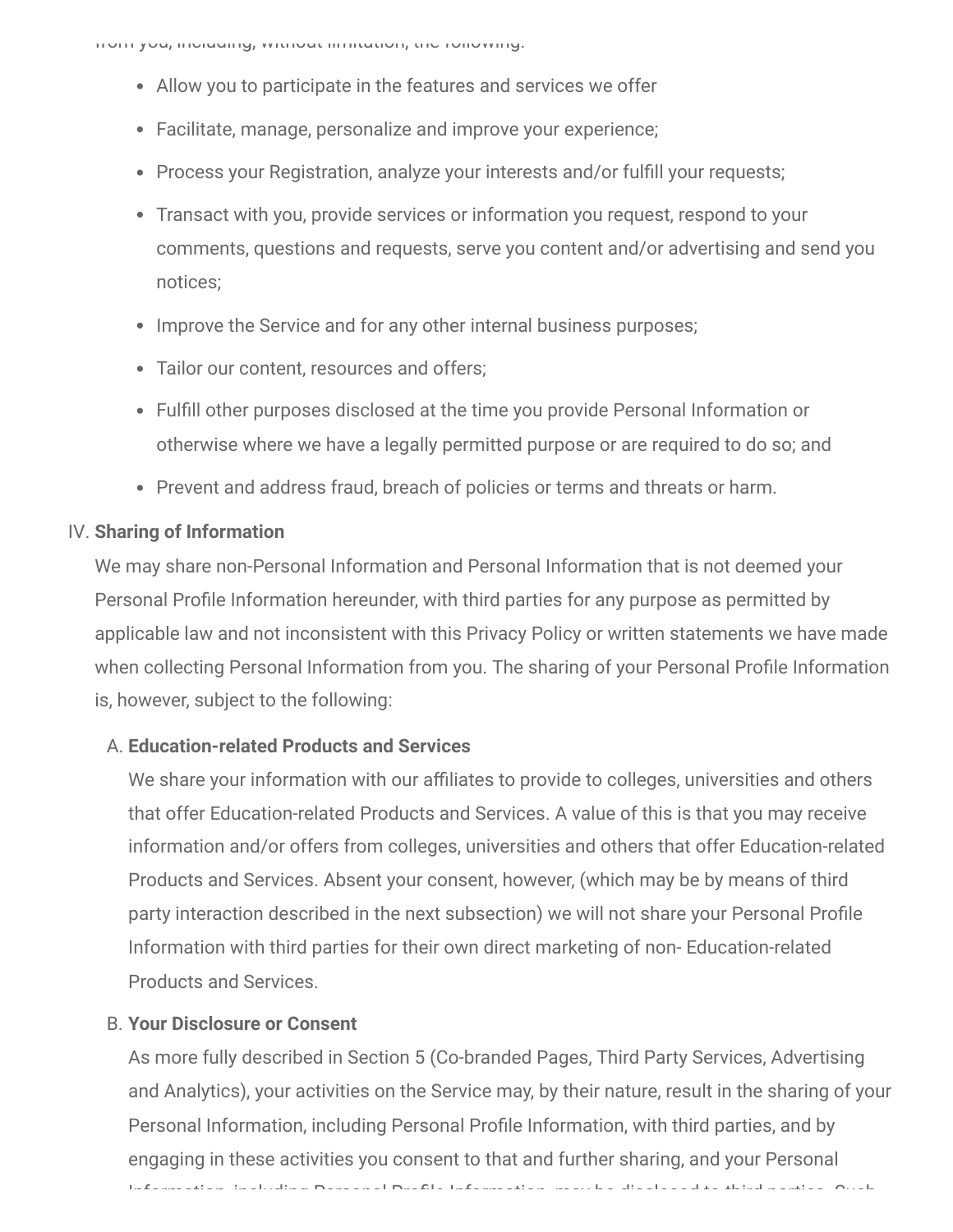Information, including Personal Profile Information, may be disclosed to third parties. Such third party data receipt and collection is subject to the privacy and business practices of that third party, not Company. Further, if you post content on publicly available portions of our Service, that content will be available for view and use by us and third parties, will be nonconfidential and you consent to the unlimited use and sharing of it by us or third parties; provided, however, that California minors may have certain post removal rights for content they post on our Service. See "Children" at Section 8 for more information. For more information on our rights to use and share the content you publicly post on the Service, see Section 2 of our [Terms of Use.](https://encourageme.com/terms-of-use/)

#### C. **Corporate Transactions**

We may share your Personal Profile Information and other information, including without limitation, your non-Personal Information and Personal Information that is not Personal Profile Information, in connection with or during negotiations of, any proposed or actual merger, purchase, sale, joint venture or any other type of acquisition or business combination of all or any portion of our assets, or transfer of all or a portion of our business to another company (**"Corporate Transactions"**).

#### D. **Other**

- E. We may also share any information about you (including, without limitation, your Personal Profile Information) for any purposes not inconsistent with this Privacy Policy or a written statement made by us at the time of collection, or otherwise not prohibited by applicable law, including without limitation:
	- To our agents, vendors, consultants, and other service providers (collectively **"Service Providers"**) who may receive, or be given access to your information, including without limitation, Personal Information, Demographic Information, and Usage Information, in connection with their work on our behalf, provided however, we do not authorize our Service Providers to use Personal Profile Information provided by us to the Service Providers to send you direct marketing messages, other than as part of our Program related to Education-related Products and Services, absent your consent. Service Providers may associate their own Tracking Technologies with you to collect information from you. For more information on Tracking Technologies and your choices regarding them, read Section 2 and Section 11.
	- We and third parties may convert your Personal Profile Information and your Personal Information to non-Personal Information, including without limitation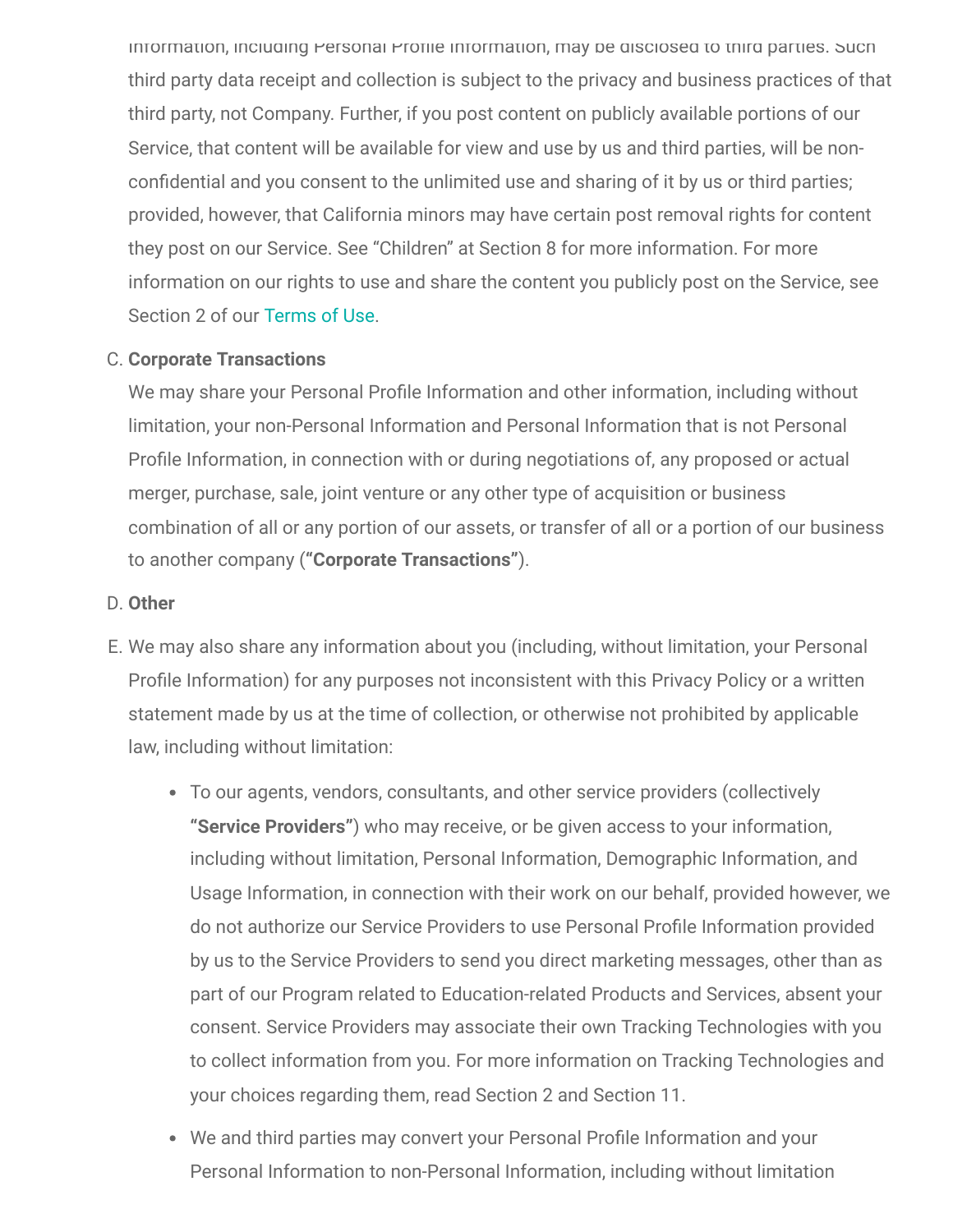through hashing it or substituting a unique identifier for the personal information and we and third parties may use and share that data as permitted by applicable law, including to match data attributes from other sources and to send targeted advertisements. For your options regarding targeted advertising, see Section 11.B. For such practices by third parties, consult their privacy policies.

- To comply with the law, law enforcement or other legal process, and in response to a government request.
- To our affiliated entities.
- If we believe your actions are inconsistent with our terms of use, user agreements, applicable terms or policies, or to protect the rights, property, life, health, security and safety of Company, the Service or its users, or any third party.

# V. **Sweepstakes, Contests, and Promotions**

Company may offer sweepstakes, contests, and other promotions (each, a "**Promotion**"), including Promotions jointly sponsored or offered by third parties, which may require submitting Personal Profile Information. If you voluntarily choose to enter a Promotion, your information, including Personal Profile Information, may be disclosed to Company, co-sponsors, Service Providers, and other third parties, including for administrative purposes and as required by law (e.g., on a winners list). By entering, you are agreeing to the official rules that govern that Promotion, which may include consent to additional or differing data practices from those contained in this Privacy Policy. Please review those rules carefully.

#### VI. **Co-branded Pages, Third Party Services, Advertising and Analytics**

From time to time, our Service may include co-branded pages, or sections of a page, related to one of our marketing partners. We will try to show clearly, by placing our marketing partner's name or logo in a prominent place or otherwise indicate whether a page, or section of a page, is co- branded. If you provide your information on or through one of these co-branded opportunities, the information you submit (which may include pulling from your Personal Profile Information if you elect to do so) may be shared by you with that marketing partner, and it may associate its own Tracking Technologies with you. In such case, that third party's privacy policy and its terms and conditions of use apply to you with respect to that third party. Some of these marketing partners may be commercial marketers, or have relationships with commercial marketers, so by sharing your information with them, you may be consenting to receive direct marketing that is not restricted to Educational-related Products and Services. The Service may also include hyperlinks to or include on or in connection with the Service (e.g. apps and plug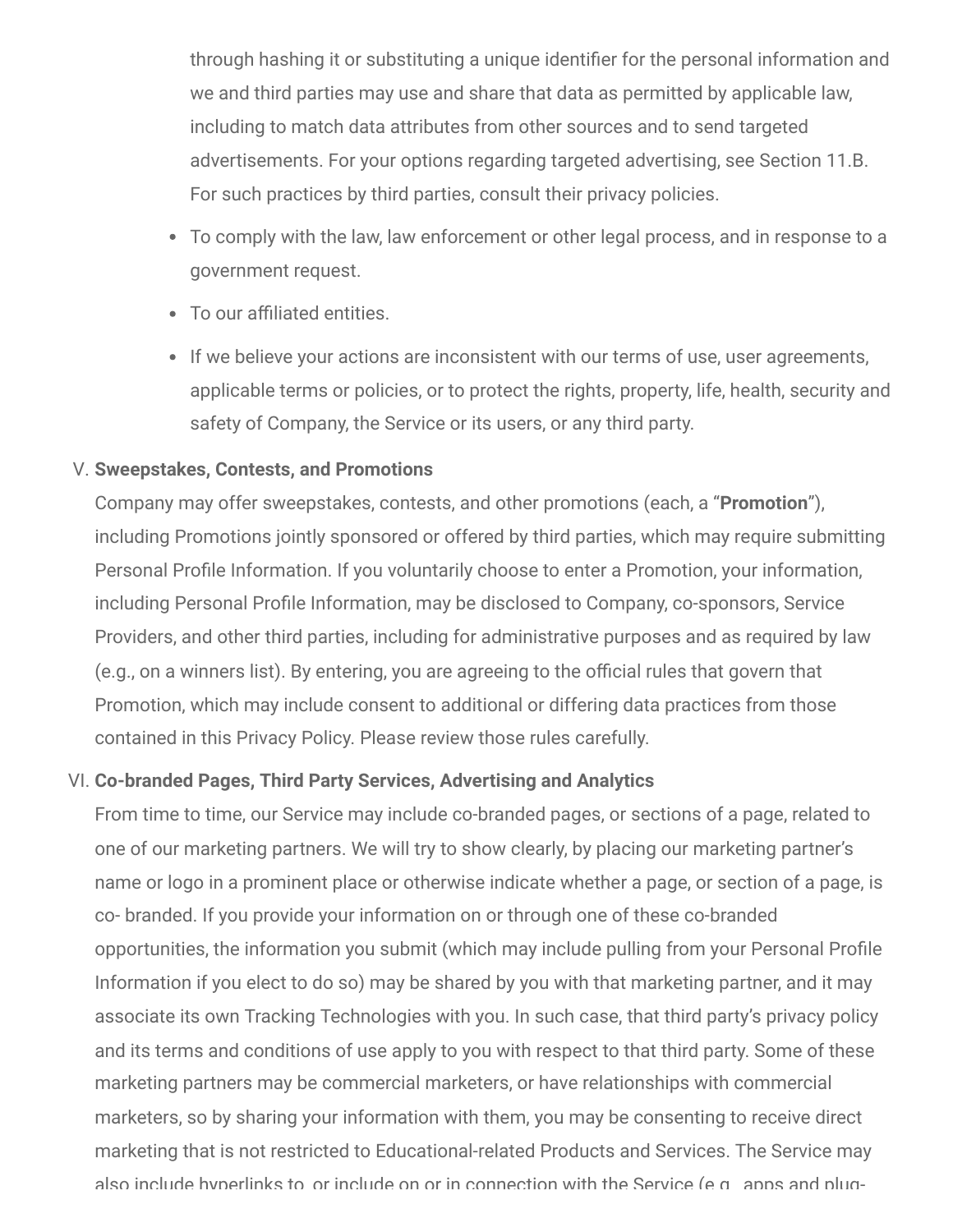ins), websites, locations, platforms, applications or services operated by third parties (**"Third Party Service(s)**"). These Third-Party Services may use their Tracking Technology to independently collect information about you and may solicit Personal Information from you. Certain functionalities on the Service permit interactions that you initiate between the Service and certain Third-Party Services, such as third party social networks (**"Social Features**"). Examples of Social Features include: enabling you to send content such as contacts and photos between the Service and a Third Party Service; "liking" or "sharing" our content; logging in to the Service using your Third Party Service account (e.g., using Facebook Connect to sign-in to the Service); and to otherwise connect the Service to a Third Party Service (e.g., to pull or push information to or from the Service). If you use Social Features, and potentially other Third-Party Services, information you post or provide access to may be publicly displayed on the Service or by the Third Party Service that you use. Similarly, if you post information on a third-party service that references the Service (e.g., by using a hashtag associated with Company in a tweet or status update), your post may be used on or in connection with the Service or otherwise by us. In addition, both Company and the third party may have access to certain information about you and your use of the Service and any Third-Party Service.

also include hyperlinks to, or include on or in connection with the Service (e.g., apps and plug

Our Service may engage and work with Service Providers and other third parties to serve advertisements on the Service, and/or on third-party services. Some of these ads may be tailored to your interests based on your browsing of the Service and elsewhere on the Internet over time, sometimes referred to as "interest-based advertising" and "online behavioral advertising" ("**Interest-based Advertising**"), which may include sending you an ad on a third party service after you have left the Service (i.e., "retargeting"). See Section 11 for information on certain choices offered by third parties regarding Interest-based Advertising.

Our Service may use Google Analytics and other Service Providers for analytics services. These analytics services may use cookies and other Tracking Technologies to help us analyze Service users and how they use the Service. Information generated by these services (e.g., your IP address and other Usage Information) may be transmitted to and stored by these Service Providers on servers in the U.S. (or elsewhere) and these Service Providers may use this information for purposes such as evaluating your use of the Service, compiling statistic reports on the Service's activity, and providing other services relating to Service activity and other Internet usage. See Section 11 for information on certain choices offered by Google Analytics and other third parties regarding analytics.

Except to the extent we combine information from Service Providers, Third-Party Services or other third parties with Personal Profile Information, in which case we will treat the combined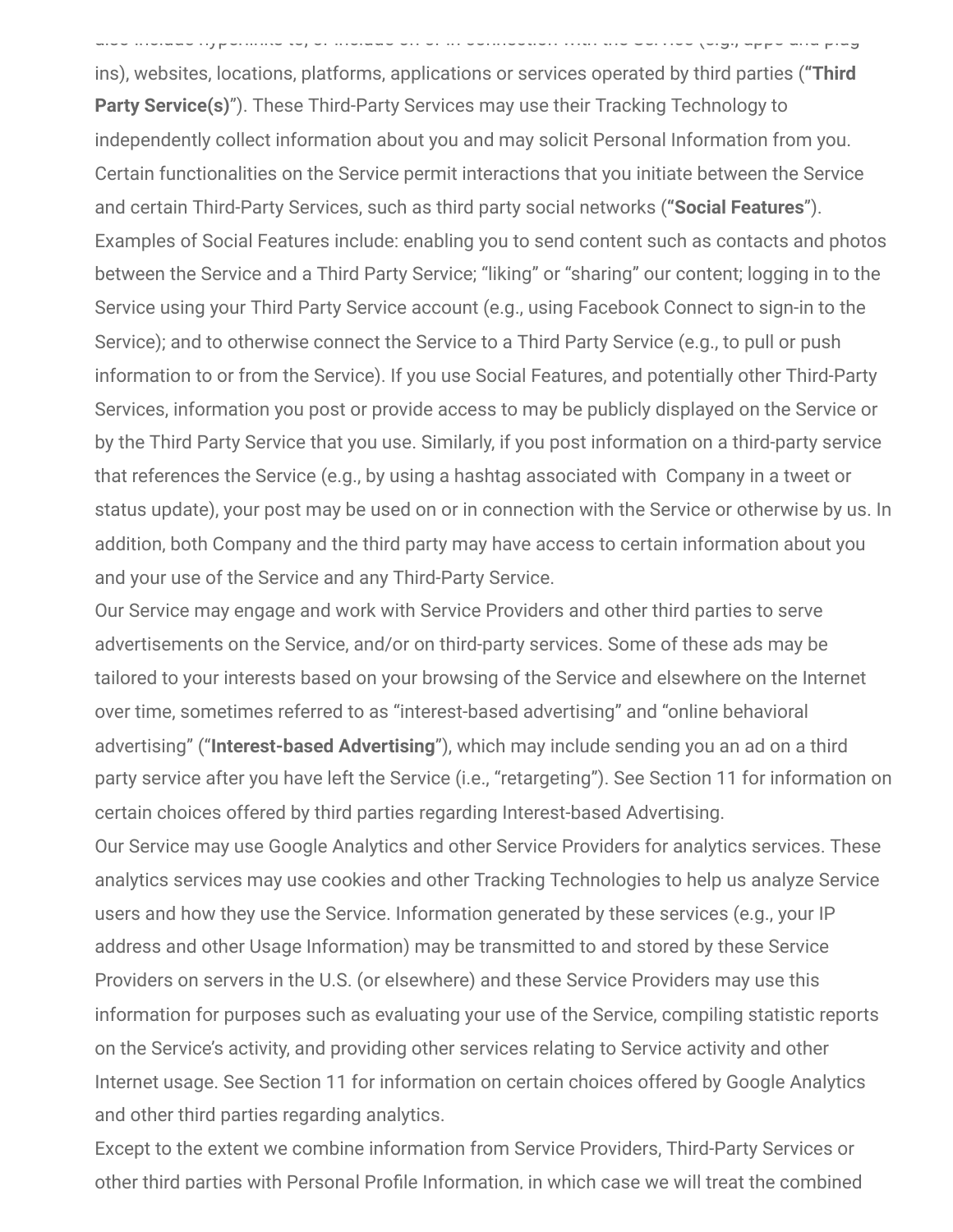information as Personal Profile Information under this Privacy Policy (See Section 2.C), data obtained by us from a third party, even in association with the Service, is not subject to our limitations regarding Personal Profile Information under this Privacy Policy. Otherwise, the information collected, stored and shared by third parties remains subject to their privacy policies and practices, including whether they continue to share information with us, the types of information shared, and your choices on what is visible to others on third-party services. Except as required by applicable law, we are not responsible for and make no representations regarding the policies or business practices of any third parties, including without limitation, analytics Service Providers and Third- Party Services associated with the Service, and encourage you to familiarize yourself with and consult their separate privacy policies and terms of use. See Section 11 for more on certain choices offered by some third parties regarding their data collection and use, including regarding Interest-based Advertising and Analytics.

other third parties with Personal Profile Information, in which case we will treat the combined

#### VII. **Data Security and Monitoring**

We take reasonable measures to protect Personal Profile Information from loss, theft, misuse and unauthorized access, disclosure, alteration and destruction. Nevertheless, transmission via the internet and online digital storage are not completely secure and we do not guarantee the security of your information. To help protect you and others, we and our Service Providers may (but make no commitment to) monitor use of the Service, and may collect and use related information including Personal Profile Information and other Personal Information for all purposes not prohibited by applicable law or inconsistent with this Privacy Policy or a written statement made by us at the time of collection, including without limitation, to identify fraudulent activities and transactions; prevent abuse of and investigate and/or seek prosecution for any potential threats to or misuse of the Service; ensure compliance with the [Terms of Use](https://encourageme.com/terms-of-use/) and this Privacy Policy; investigate violations of or enforce these agreements; improve the Services and your Service experiences; and otherwise to protect the rights and property of Company and its affiliates, and their partners and members. Monitoring may result in the collection, recording, and analysis of online activity or communications through our Service. If you do not consent to these conditions, you must discontinue your use of the Service.

#### VIII. **International Transfer**

The Program is based in the U.S. and the information we and our Service Providers collect is governed by U.S. law. If you are accessing the Service from outside of the U.S., please be aware that information collected through the Service may be transferred to, processed, stored and used in the U.S. Data protection laws in the U.S. may be different from those of your country of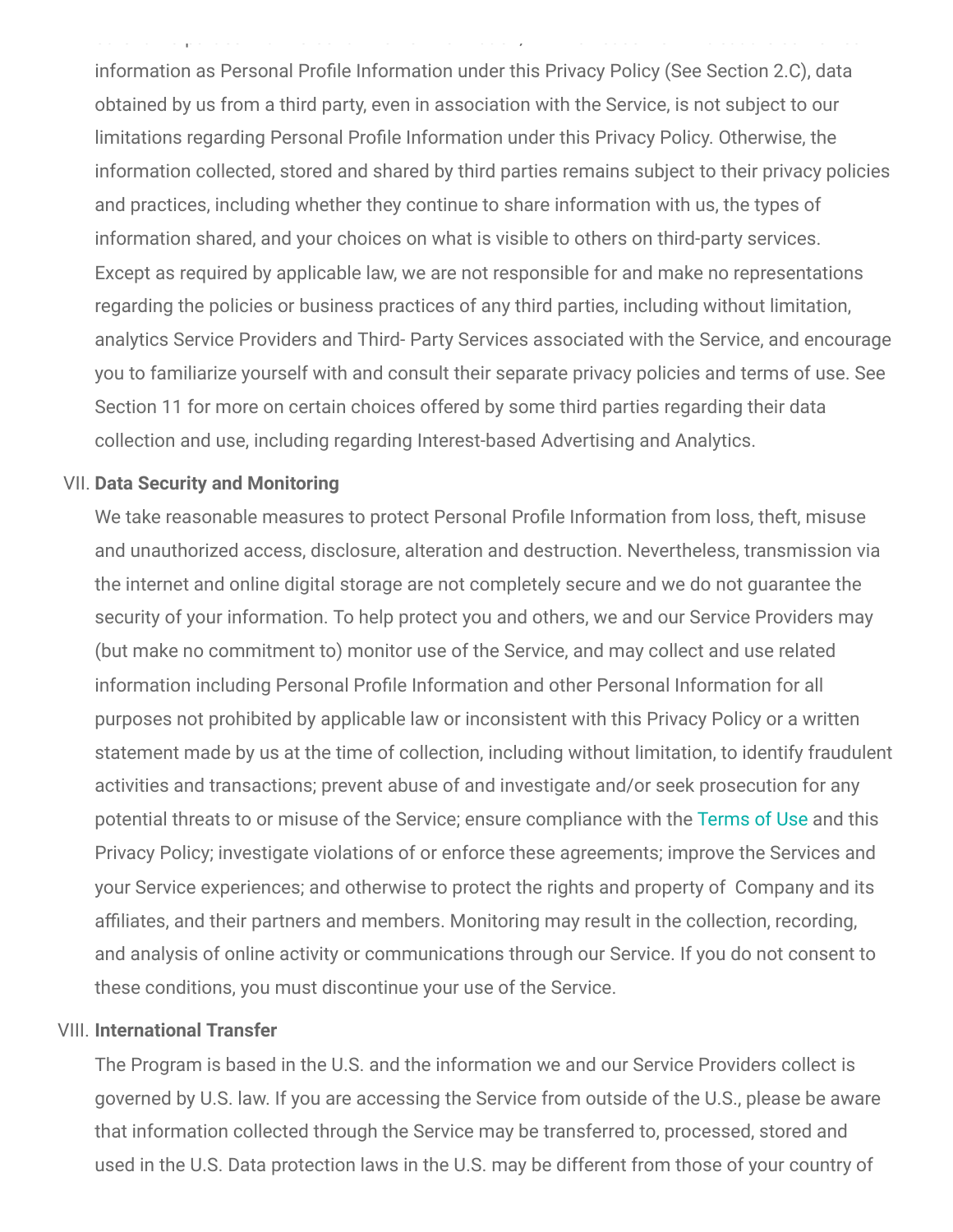residence. Your use of the Service or provision of any information therefore constitutes your consent to the transfer to and from, processing, usage, sharing and storage of your information, including Personal Information, in the U.S. as set forth in this Privacy Policy.

#### IX. **Children**

The Service is intended for a general audience and not directed to children less than 13 years of age. The Program does not intend to collect personal information as defined by the U.S. Children's Online Privacy Protection Act ("COPPA") (Children's Personal Information) in a manner that is not permitted by COPPA. If you are a parent or guardian and believe we have collected Children's Personal Information in a manner not permitted by COPPA, please contact us at [privacy@encourageme.com](mailto:privacy@encourageme.com) and we will remove such data to the extent required by COPPA. Any California residents under the age of eighteen (18) who have registered to use the Service, and who posted content or information on the Service, can request removal by contacting Company at [privacy@encourageme.com](mailto:privacy@encourageme.com) with a message detailing where the content or information is posted and attesting that you posted it. Company will then make reasonable good faith efforts to remove the post from prospective public view or anonymize it so the minor cannot be individually identified to the extent required by applicable law. This removal process cannot ensure complete or comprehensive removal. For instance, third parties may have republished or archived content by search engines and others that Company does not control.

#### X. **Accessing and Changing Your Information**

We may provide web pages or other mechanisms allowing you to delete, correct or update your Personal Profile Information. California minors should review the Section 9 above titled "Children's Privacy" to learn more about how to request removal of certain content they have posted on the Service. We will make good faith efforts to make requested changes in Company's then-active databases as soon as practicable, but it is not always possible to completely change, remove or delete all of your information or postings from our databases and residual and/or cached data may remain archived thereafter. Further, we reserve the right to retain data (a) as required by applicable law; and (b) for so long as reasonably necessary to fulfill the purposes for which the data is retained except to the extent prohibited by applicable law.

#### XI. **Choices Regarding Your Information**

#### A. **Tracking Technologies Generally**

Regular cookies may generally be disabled or removed by tools available as part of most commercial browsers, and in some instances blocked in the future by selecting certain settings. Browsers offer different functionalities and options so you may need to set them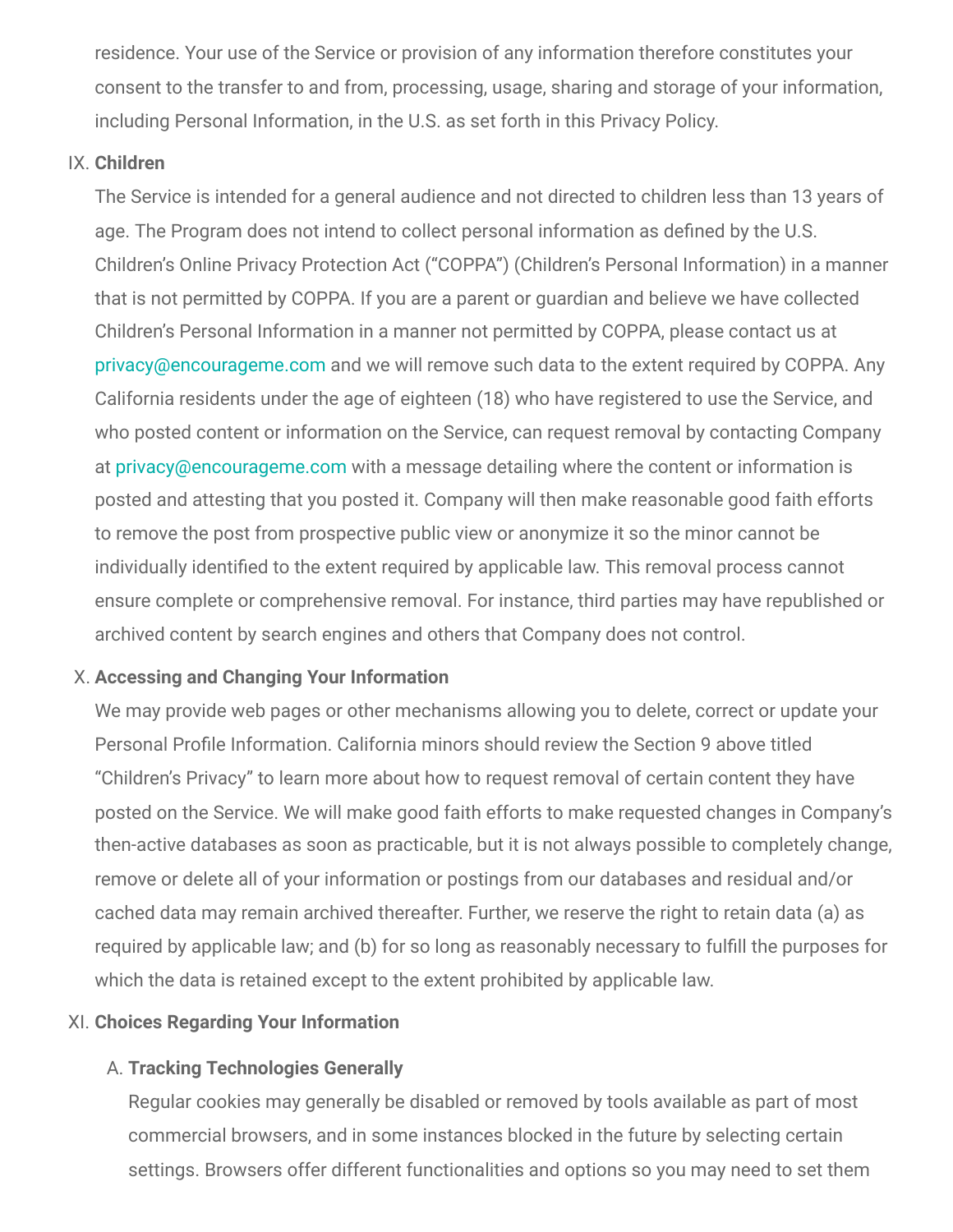separately. Please be aware that if you disable or remove these technologies, some parts of the Service may not work and that when you revisit the Service, your ability to limit browserbased Tracking Technologies is subject to your browser settings and limitations. App-related Tracking Technologies in connection with non- browser usage (e.g., most functionality of a mobile app) can only be disabled by uninstalling the app. To uninstall an app, follow the instructions from your operating system or handset manufacturer. Your browser settings may allow you to automatically transmit a "Do Not Track" signal to online services you visit. Note, however, there is no consensus among industry participants as to what "Do Not Track" means in this context. Like many online services, we currently do not alter our practices when we receive a "Do Not Track" signal from a visitor's browser. To find out more about "Do Not Track," you can visit [here](https://allaboutdnt.com/), but we are not responsible for the completeness or accuracy of this third party information. Some third parties, however, may offer you choices regarding their Tracking Technologies. One way to potentially identify cookies on our Site is to add the free [Ghostery plug-in](https://www.ghostery.com/) to your browser, which according to Ghostery will display for you traditional, browser-based cookies associated with the websites (but not mobile apps) you visit and privacy and opt-out policies and options of the parties operating those cookies. The Program is not responsible for the completeness or accuracy of this tool or third party choice notices or mechanisms. For specific information on some of the choice options offered by third party analytics and advertising providers, see the next section.

#### B. **Analytics and Advertising Tracking Technologies**

Analytics and Advertising Tracking Technologies You may exercise choices regarding the use of cookies from Google Analytics by going [here](https://tools.google.com/dlpage/gaoptout) or downloading the Google Analytics Opt-out Browser Add-on. You may choose whether to receive Interest-based Advertising by submitting opt-outs. Some of the advertisers and Service Providers that perform advertisingrelated services for us and our partners may participate in the Digital Advertising Alliance's (**"DAA"**) Self- Regulatory Program for Online Behavioral Advertising. To learn more about how you can exercise certain choices regarding Interest-based Advertising, visit [here](https://optout.aboutads.info/?lang=EN&c=2) to conduct a DAA Web Browser Check and [here](https://youradchoices.com/appchoices) for information on the DAA's opt-out program for mobile apps. Some of these companies may also be members of the Network Advertising Initiative ("NAI"). To learn more about the NAI and your opt-out options for their members, see [here.](https://optout.networkadvertising.org/?c=1#completed) Please be aware that, even if you are able to opt-out of certain kinds of Interest-based Advertising, you may continue to receive other types of ads. Opting out only means that those selected members should no longer deliver certain Interest-based Advertising to you, but does not mean you will no longer receive any targeted content and/or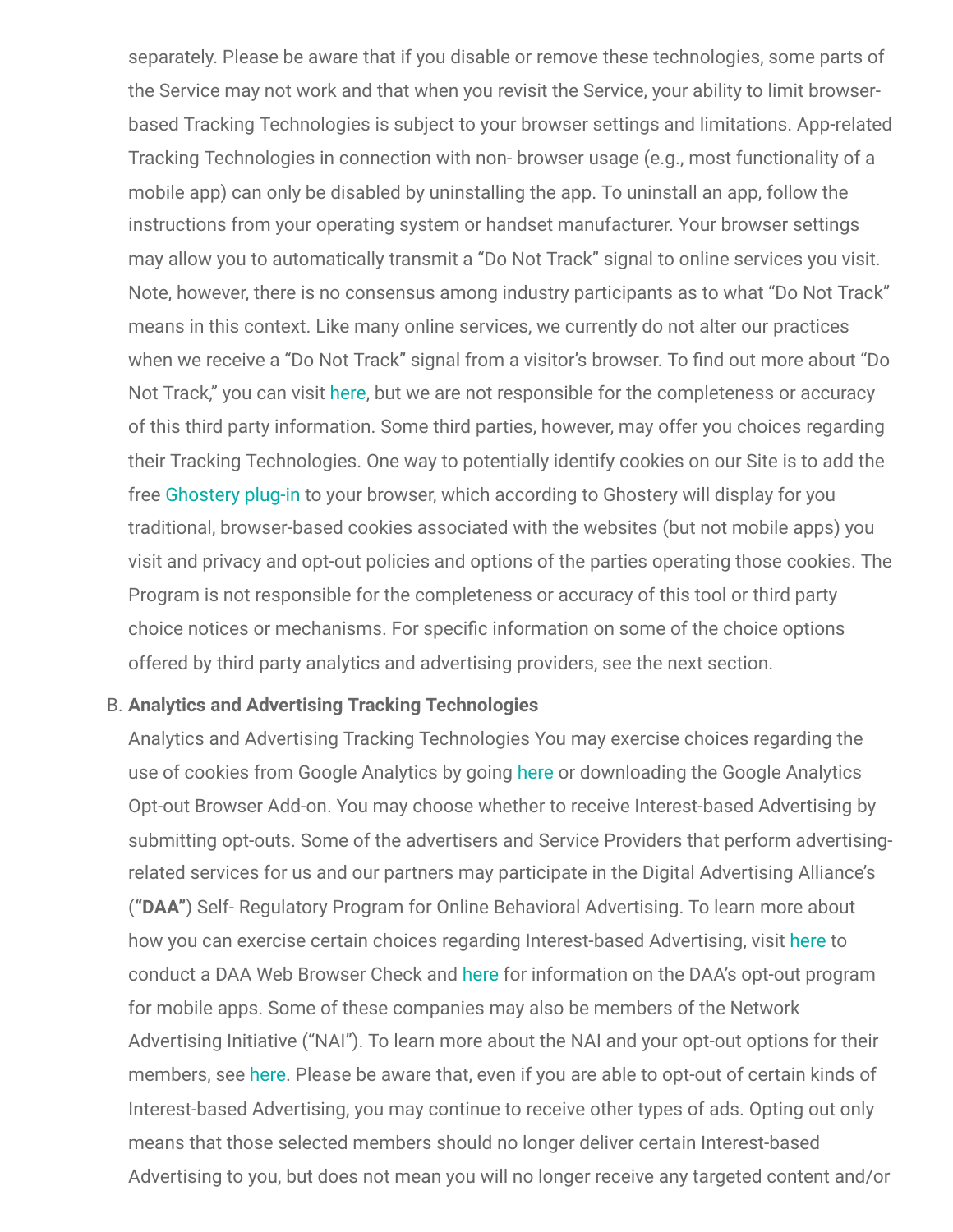ads (e.g., from other ad networks). Also, if your browsers are configured to reject cookies when you visit these opt-out webpages, or you subsequently erase your cookies, use a different device or web browser or use a non-browser-based method of access (e.g., mobile app), your NAI/DAA browser-based opt-out may not, or may no longer, be effective. Company is not responsible for the effectiveness of, or compliance with, any third-parties' opt-out options or programs or the accuracy of their statements regarding their programs. [However, we support the ad industry's Self-regulatory Principles for Online Behavioral](https://iab.com/wp-content/uploads/2015/05/ven-principles-07-01-09.pdf) Advertising and expect that ad networks we directly engage to serve you Interest-based Ads will do so as well, though we cannot guaranty their compliance.

#### C. **Mobile Apps**

With respect to our mobile apps (**"App(s)**"), you can stop all collection of data generated by use of the App by uninstalling the App. Also, you may be able to exercise specific privacy choices, such as enabling or disabling certain location-based or other services, by adjusting the permissions in your mobile device or in the App settings. However, other means of establishing or estimating location in connection with Service use (e.g., IP address, connecting to or proximity to wi-fi, Bluetooth, beacons, or networks, etc.) may persist. See also the prior section regarding the DAA's mobile Interest-based Advertising choices. To learn more about how you can control location permissions using your mobile device's operating system settings, please visit the link below that is most applicable to the device you are using:

- [Android \(6.0 and above\): https://support.google.com/googleplay/answer/6270602?](https://support.google.com/googleplay/answer/6270602?hl=en) hl=en
- Android (earlier versions):<https://support.google.com/googleplay/answer/6014972>
- iOS: <https://www.apple.com/legal/privacy/data/en/location-services/>

#### D. **Communications**

You can opt-out of receiving certain promotional email communications from us at any time by following the instructions provided in emails to click on the unsubscribe link, or if available, by changing your communication preferences by logging onto your account. Please note that your opt-out is limited to the email address connected to your account and will not affect subsequent subscriptions. If you opt-out of only certain communications, other subscription communications may continue. Even if you opt-out of receiving promotional communications, we may, subject to applicable law, continue to send you non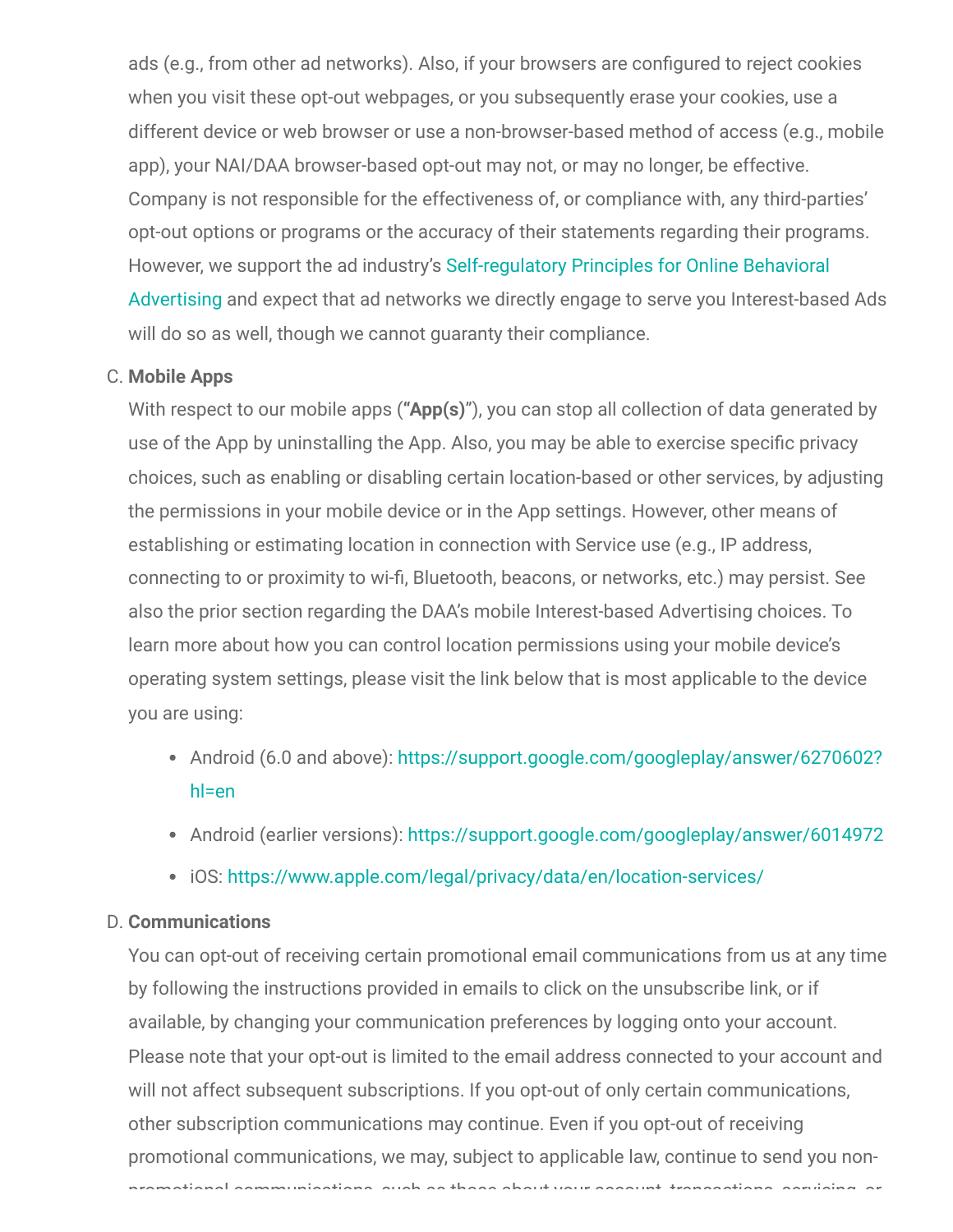promotional communications, such as those about your account, transactions, servicing, or our ongoing business relations.

You may turn off the app push notifications through your device settings and/or the app settings, as applicable.

By providing a phone number you consent to be contacted at that number, including promotional phone calls related to us and educational-related companies we think you may find of interest, and administrative texts regarding the Program or Service that do not include advertising messages. For promotional calls, you may opt-out of pre-recorded calls by following the automated prompts and for live promotional calls you may opt- out by telling the operator. Such an opt-out will prospectively end our promotional calls to you, and we will no longer share your number with educational-related companies for their promotional calling, unless you subsequently opt back in. However, you will need to opt-out of any educational-related companies that received your number prior to your opting out with us directly with those third parties. For text messages, you may withdraw consent by replying "STOP" to our texts, but if you thereafter provide a number to receive texts you will have opted back in. We may offer separate text subscription programs for different purposes, in which case you must opt-out of each one separately. If you have provided multiple numbers, you must opt- out of each number separately. These calls and texts may be made using autodialers and/or pre-recorded messages. You are not required to consent as a condition of purchasing any property, goods or services and no purchase is necessary to subscribe. Calls from or to us may be recorded; if you do not consent to call recording, discontinue the call.

#### XII. **Your California and Nevada Privacy Rights**

California and Nevada residents have certain privacy rights detailed in our [State Privacy Notice](https://encourageme.com/state-privacy-rights/). To the extent that there is a conflict between this Privacy Policy and our [State Privacy Notice](https://encourageme.com/state-privacy-rights/), the State Privacy Notice will control as to residents of the applicable state.

#### XIII. **Changes to Privacy Policy**

We reserve the right to revise and reissue this Privacy Policy at any time. Any changes will be effective immediately upon posting of the revised Privacy Policy, but material changes will only apply prospectively, and we will not use previously collected Personal Information in a way materially different than the Privacy Policy in effect at the time of collection, unless you otherwise consent. Your continued use of the Program or Service indicates your consent to the Privacy Policy then posted. To the extent any provision of this Privacy Policy is found by a competent tribunal to be invalid or unenforceable, such provision shall be severed to the extent